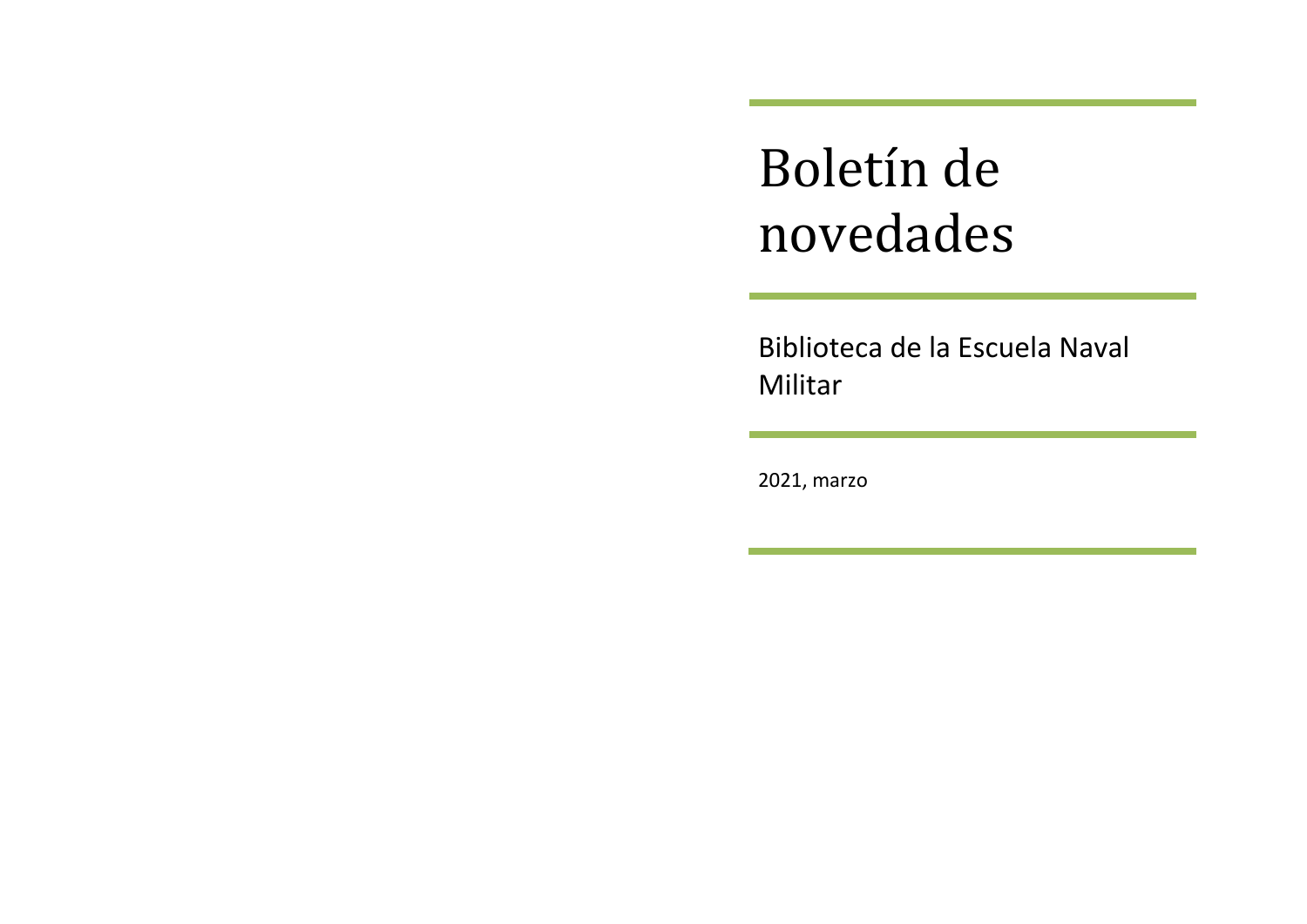# **NOVEDADES BIBLIOTECA ESCUELA NAVAL MILITAR**

# **MARZO, 2021**

# **BIBLIOTECA ACADÉMICA "GABRIEL CÍSCAR Y CÍSCAR"**

| <b>Título</b>                                                                       |                                                                                                                                           | <b>Autor</b>                                                                      | Edición        | <b>Ejemplares</b><br>adquiridos | Signatura             | <b>ISBN</b>       |
|-------------------------------------------------------------------------------------|-------------------------------------------------------------------------------------------------------------------------------------------|-----------------------------------------------------------------------------------|----------------|---------------------------------|-----------------------|-------------------|
| 鳊<br>El paradigma de la seguridad<br>internacional en la<br>consolidación de la paz | El paradigma de la<br>seguridad internacional en<br>la consolidación de la paz                                                            | GARCÍA GARCÍA,<br>María Isabel                                                    | 1 <sup>a</sup> | $\mathbf{1}$                    | 355.02 GAR par        | 978-84-362-7596-4 |
| áfrica hoy<br>enertunidad o amenaza                                                 | África hoy: oportunidad o<br>amenaza                                                                                                      | VV.AA                                                                             | 1 <sup>a</sup> | $\mathbf{1}$                    | 327 AFR/2             | 978-84-8465-572-5 |
| meira onda da pandemia<br>id-19 nas persoas<br>las da UVigo<br>$\bullet$            | Estudo sobre o impacto<br>laboral da primeira onda<br>da pandemia de Covid-19<br>nas persoas tituladas da<br>Uvigo: marzo-xuño de<br>2020 | <b>ESPADA</b><br>RECAREY, Luis;<br><b>MARTÍNEZ</b><br>CACHARRÓN,<br>Víctor Manuel | 1 <sup>a</sup> | $\mathbf{1}$                    | 616-036.21 ESP<br>est | 978-84-09-25932-8 |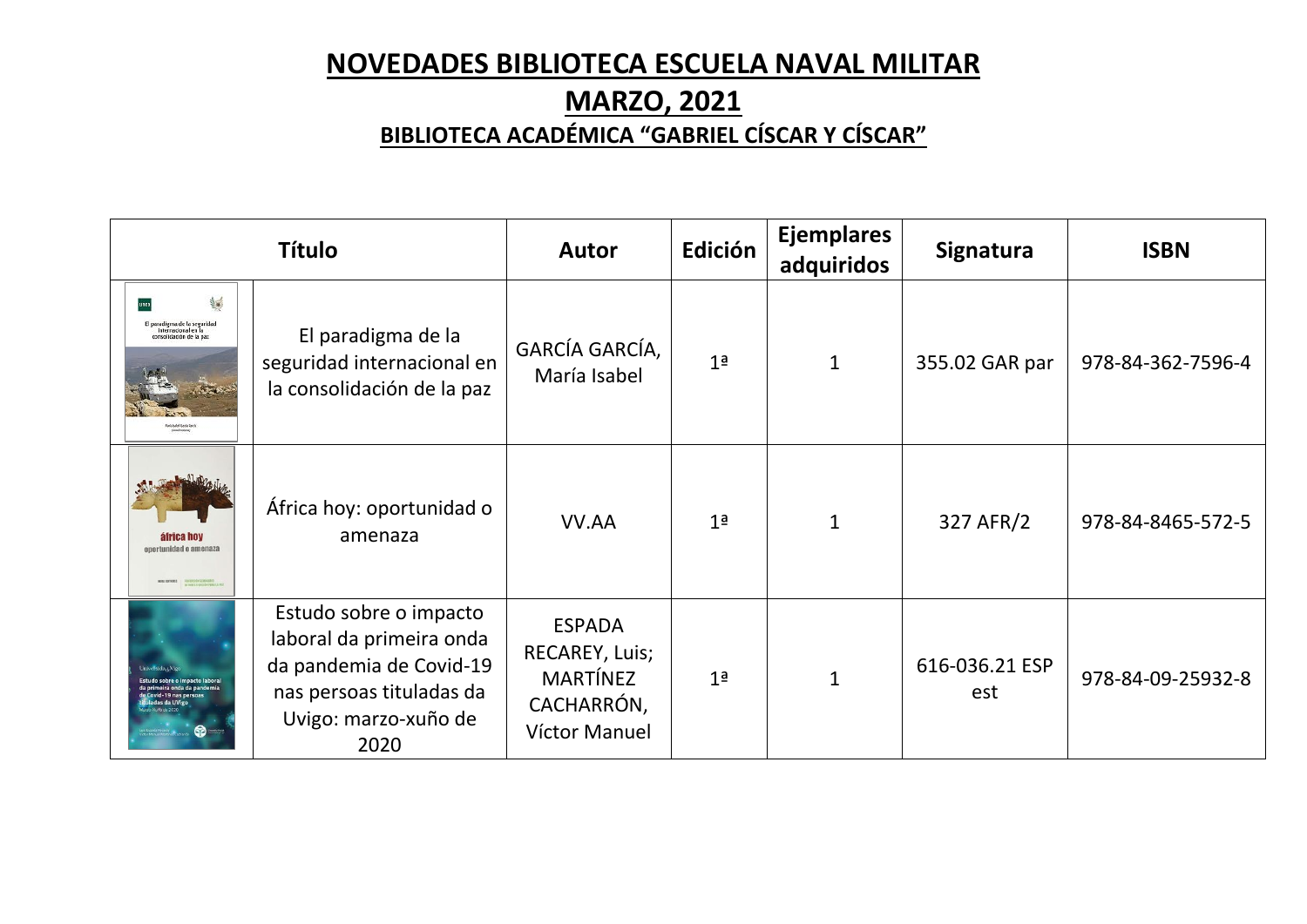# **NOVEDADES BIBLIOTECA ESCUELA NAVAL MILITAR**

# **MARZO, 2021**

### **BIBLIOTECA ACADÉMICA "GABRIEL CÍSCAR Y CÍSCAR"**